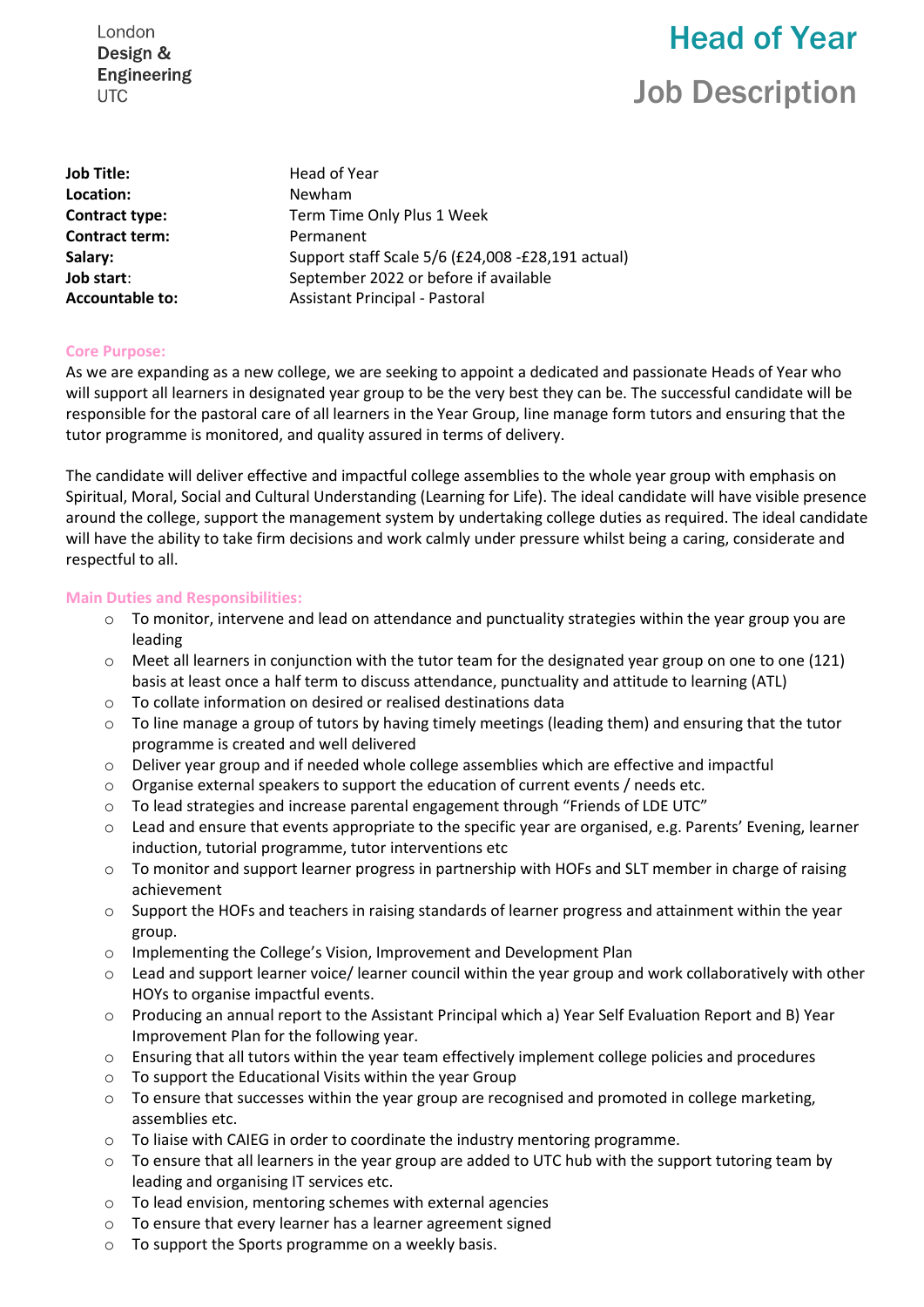London Design & **Engineering UTC** 

## Head of Year

### Job Description

- $\circ$  To ensure that successes within the year group are recognised and promoted in college marketing, assemblies etc.
- $\circ$  To liaise with the Employer engagement team in supporting learners to find their own work experience

#### **Teaching and Learning**

- $\circ$  Leading on planning and resourcing tutor time activities within an identified Scheme of Work
- o To support / participate in the planning of the Learning 4 Life programme
- o Promoting literacy and numeracy through a year group approach this will include revision skills in designated group
- $\circ$  Leading the assembly programme with emphasis on Learning for life weekly (this can be in a form of small group or whole year group).

#### **Behaviour, Ethos and Safety**

- $\circ$  To be visible and available around the building at key times during the day including the start and end of the school day; lesson changeovers; break and lunch times; and during registration (period 1)
- $\circ$  Supporting the management systems of the college by undertaking duties in line with the role, including before and after college duties and being part of the on-call rota
- $\circ$  To lead on the rewards and sanctions behaviour points strategy for your year group
- o Liaising with Learning Support Unit (LSU) including attending relevant meetings
- o Attend meetings to ensure learners' needs are met either within the college or with the support of outside agencies
- o Managing the process of pastoral (behaviour) support plans for learners in liaison with the Assistant Principal.
- o To collate and provide work for excluded learners
- o To investigate and resolve incidents of bullying including ongoing monitoring
- o Engaging with external services where required
- o Ensuring that behaviour is monitored, and strategies implemented across the college
- o Lead a high vigilant approach to safeguarding across the year group
- o Manage the monitoring and follow-up sanctions relating to mobile phones and uniform issues.
- o Mange the monitoring and investigation of social media incidents across the school to include incidents outside of the school day.
- $\circ$  Hold individual or group detentions, or other sanctions, as the need arises, informing students and parents respectively
- o To be a positive role model for students around the school.
- $\circ$  To monitor and manage the Digi-Sector briefing and ensure that materials are available daily

#### **Equal Opportunities**

• Maintain and demonstrate a good understanding and knowledge of equalities legislation and the College's Equality and Diversity policies as applicable to the role.

#### **Safeguarding**

• Maintain and demonstrate a good understanding and knowledge of Safeguarding Children and the College's Safeguarding policies and procedures as applicable to the role.

#### **Professional Development**

- Maintain and update your own knowledge and skills in line with the requirements of the role.
- To undertake professional development opportunities to keep abreast of best practice
- Attend meetings as required.
- Undertake any additional training highlighted by line management feedback.
- Lead by example to maintain a high standard of professionalism.

#### **Other Duties**

- Adopt a professional approach at all times and ensure all areas of personal activity comply with standards laid down by the UTC.
- Undertake such duties as may be required.